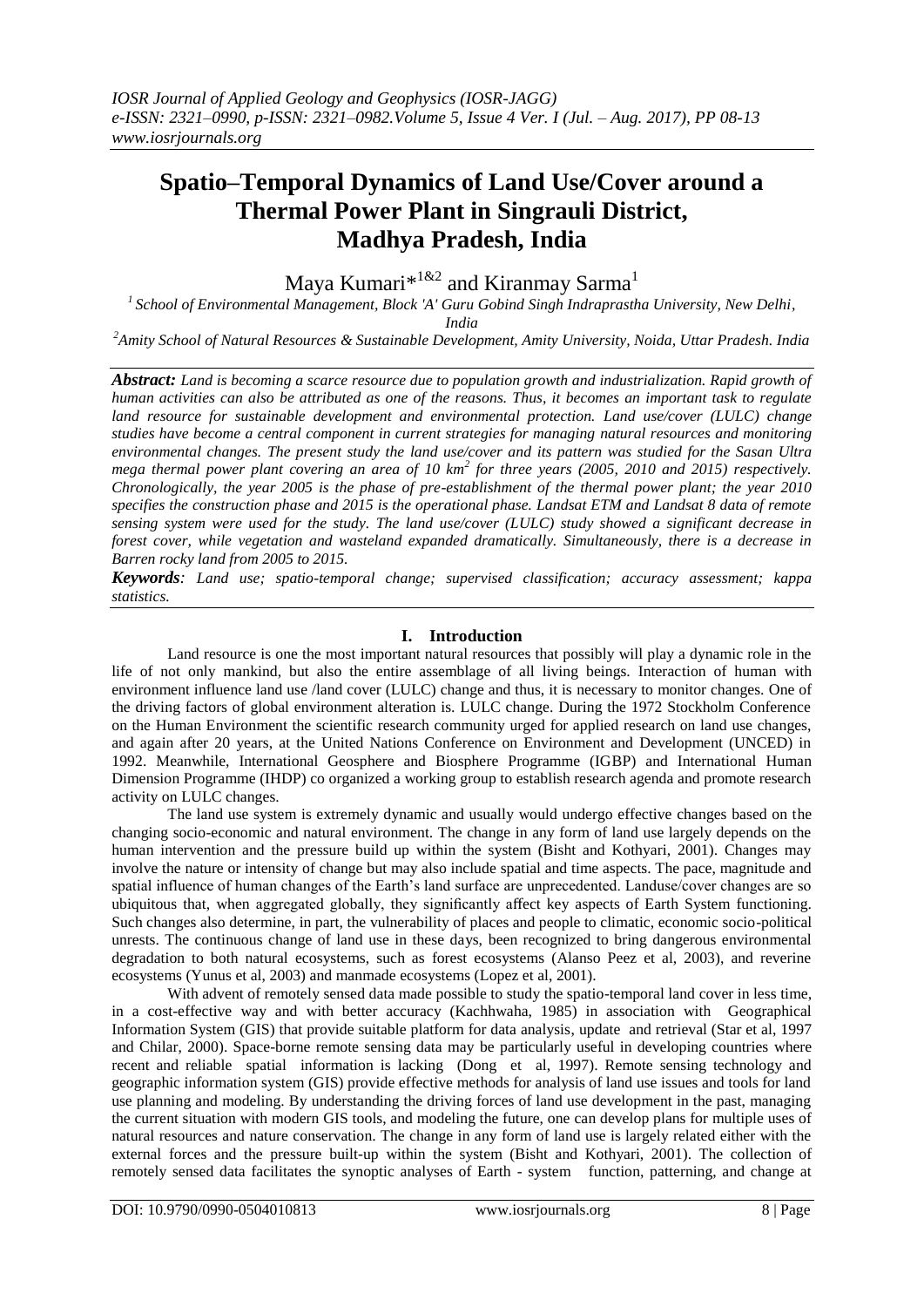local, regional and global scales over time; such data also provide an important link between intensive, localized ecological research and regional, national and international conservation and management of biological diversity (Wilkie and Finn, 1996).

Therefore, attempt was made to study the status of land use land cover around  $10 \text{ Km}^2$  area of Sasan Ultra mega thermal power plant temporally with a view of detecting the changes that has taken place.

## **II. Data And Methods**

## **2.1 Study Area**

Singrauli is the 50th district of the state of Madhya Pradesh in India. The status of a district was given to it on 24May 2008, with its headquarters at Waidhan. It was formed after dividing it from Sidhi district.

Singrauli has three tehsils namely Singrauli, Deosar and Chitrangi. Singrauli town is a Municipal Corporation with a population of about two lakhs. The population of Singrauli district is about 11 lakhs (1.1 million).

The present study area falls in the eastern part of the state of Madhya Pradesh along with the adjoining southern part of Sonebhadra district of Uttar Pradesh together constitute Singrauli, formerly also called Shringavali. Dense and unnavigable forests covered the entire district and wild animals inhabited the area. Today, itis fast emerging as the energy hub of India and Singrauli is emerging as India's new energy capital. The total installed capacity of all thermal power plants at Singrauli is around 10% of total installed capacity of India. The locals also call it as 'Urjanchal' i.e. the land of energy

At present, 17 big power projects have already started their work of setting up big plants and industries in various parts of Singrauli district resulting in a large-scale displacement of land and property. One of the power plants is Sasan ultra mega power plant (Sasan UMPP). The power plant is located near village Sasan in Singrauli (earlier Sidhi) district of Madhya Pradesh State. The site is near to the Govind Ballabh Pant Sagar, and gets its water supply from this reservoir. Captive coal mines provide enhanced reliability of fuel supply. Sasan UMPP has a capacity of 3960 MW. Generated electricity is supplied to fourteen distribution companies in seven states namely Madhya Pradesh, Uttar Pradesh, Delhi, Rajasthan, Punjab, Haryana, Uttarakhand with total population of about 35 Crores.



**Fig. 1:** Map of study area, Singrauli, India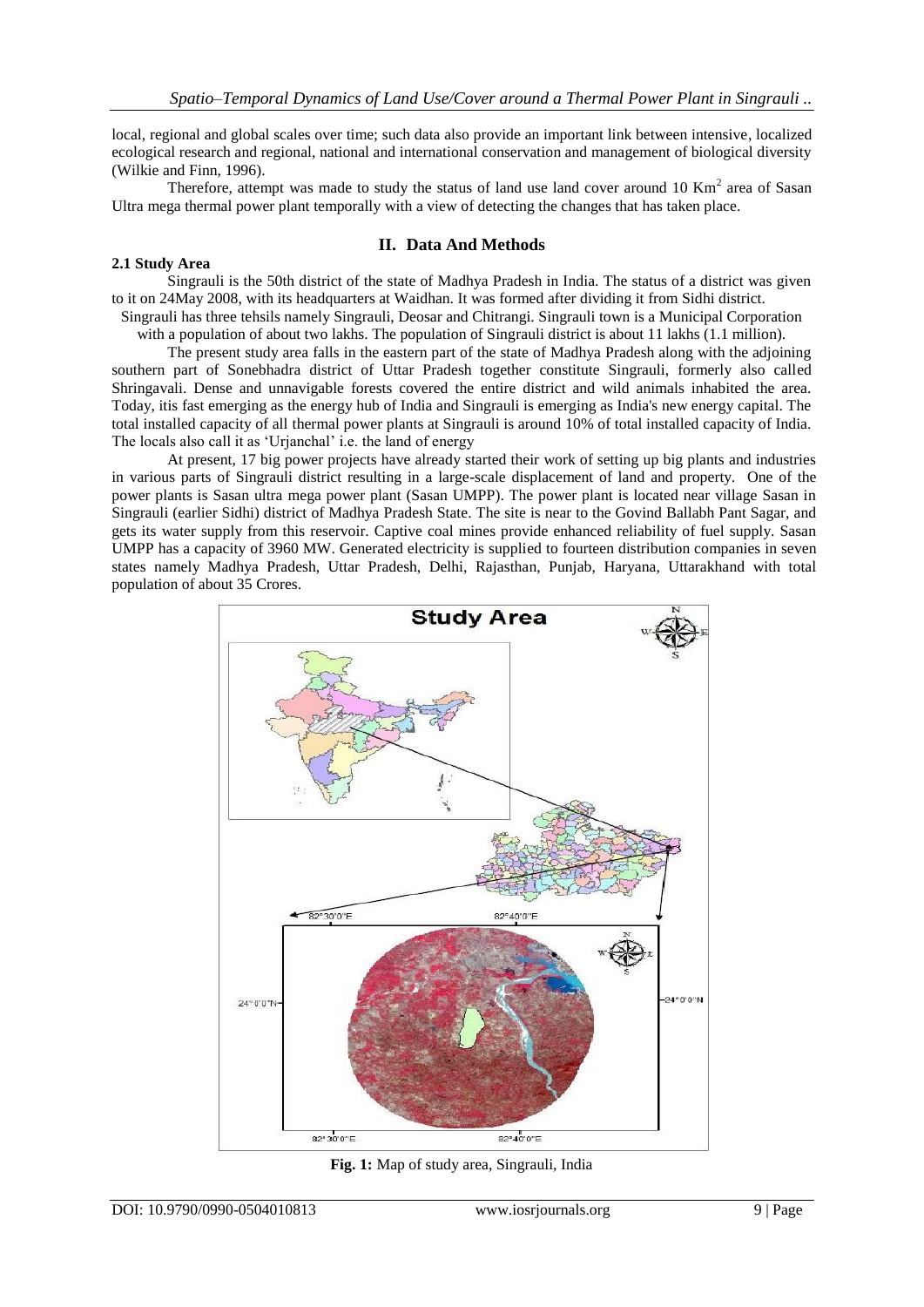The baseline land use/cover and vegetation - land surface temperature relationship of the study area of 10 km radius from the project site is identified through buffering method.

### **2.2 Satellite imagery pre-processing**

The Landsat 7 ETM images acquired in February 2005, 2010 and Landsat 8 in February 2015 serve as the primary data source for deriving Land use/cover and NDVI in the Singrauli urban ecosystem. Since, both Landsat ETM and Landsat 8 images were captured under clear conditions (0% cloud coverage for both images), uniform atmospheric conditions within the images are assumed and therefore, no atmospheric corrections are applied.

All the images were preprocessed by the USGS to rectify any geometric or radiometric distortions in the image.

### **2.3 Derivation of Landuse/Cover**

Maximum likelihood technique was used for supervised classification. The maximum likelihood decision rule assigns each pixel having pattern measurements or features X to the class c whose units are most probable or likely to have given rise to feature vector x. Maximum likelihood classification considers not only the mean or average values in assigning classification, but also the variability of brightness values in each class. It assumes that the training data statistics for each class in each band are normally distributed, that is, Gaussian. An advantage of this method is that it provides an estimate of overlap areas based on statistics.

A most common and typical method used by researchers to assess classification accuracy is with the use of an error matrix (Card, 1982 and Congalton, 1991). An error matrix is a square assortment of numbers defined in rows and columns that represent the number of sample units (i.e., pixels, clusters of pixels, or polygons) assigned to a particular category relative to the actual category as confirmed on the ground. The rows in the matrix represent the remote sensing derived land use map (i.e., Landsat data), while the columns represent the reference data (i.e., training signatures) (Jensen, 1986). These tables produce many statistical measures of thematic accuracy including overall classification accuracy, percentage of omission and commission error by category, and the Kappa coefficient, an index that relays the classification accuracy after adjustment for chance agreement (Cohen, 1960 and Congalton et al, 1983). Error of omission is the percentage of pixels that should have been put into a given class but were not. Error of commission indicates pixels that were placed in a given class when they actually belong to another. These values are based on a sample of error checking pixels of known land cover that are compared to classifications on the map. Errors of commission and omission can also be expressed in terms of user's accuracy and producer's accuracy. User's accuracy represents the probability that a given pixel will appear on the ground as it is classed), while producer's accuracy represents the percentage of a given class that is correctly identified on the map

## **3.1 Spatio Temporal Analysis of LULC**

An elongated patch of dense forest is running south of the site and cover 39.60 percent of the total area. It gets thicker on the western part and around the Govind Ballabh pant Sagar water reservoir. The forest area has sharply declined from the year 2005 to 2015 i.e. from 39.60 percent to 23.49 percent of the total area (Figure 2a, 2b and 2c).

**III. Results And Discussion**

The construction activities undergoing around the site can be one of the reason for the decline. Vegetation is a general term for the plant life of a region; it refers to the ground cover provided by plants, and is, by far, the most abundant biotic element of the biosphere. However, the percentage of such land use is limited to 3 percent of the total area in the year 2005. Due to conversion of forest into other land use such as cultivable land and plantation the area of vegetation has increased from the year 2005 to 2015 by 7.51 percent. Huge patches of marshy lands (11.8%) are observed on the western parts of Govind Ballabh Pant Sagar (Table 1). Ramachandra and Bharath (2012) also revealed that land use change is observed sequent to setting of large scale thermal power plants at Padubidri, Udupi district of Karnataka between 2003 and 2011.The results shows that land cover has gradually changed from dense forest to cleared land to thermal power plant and associated amenities during the study period. Sharp decline in vegetation cover was observed while built-up land has increased during the period.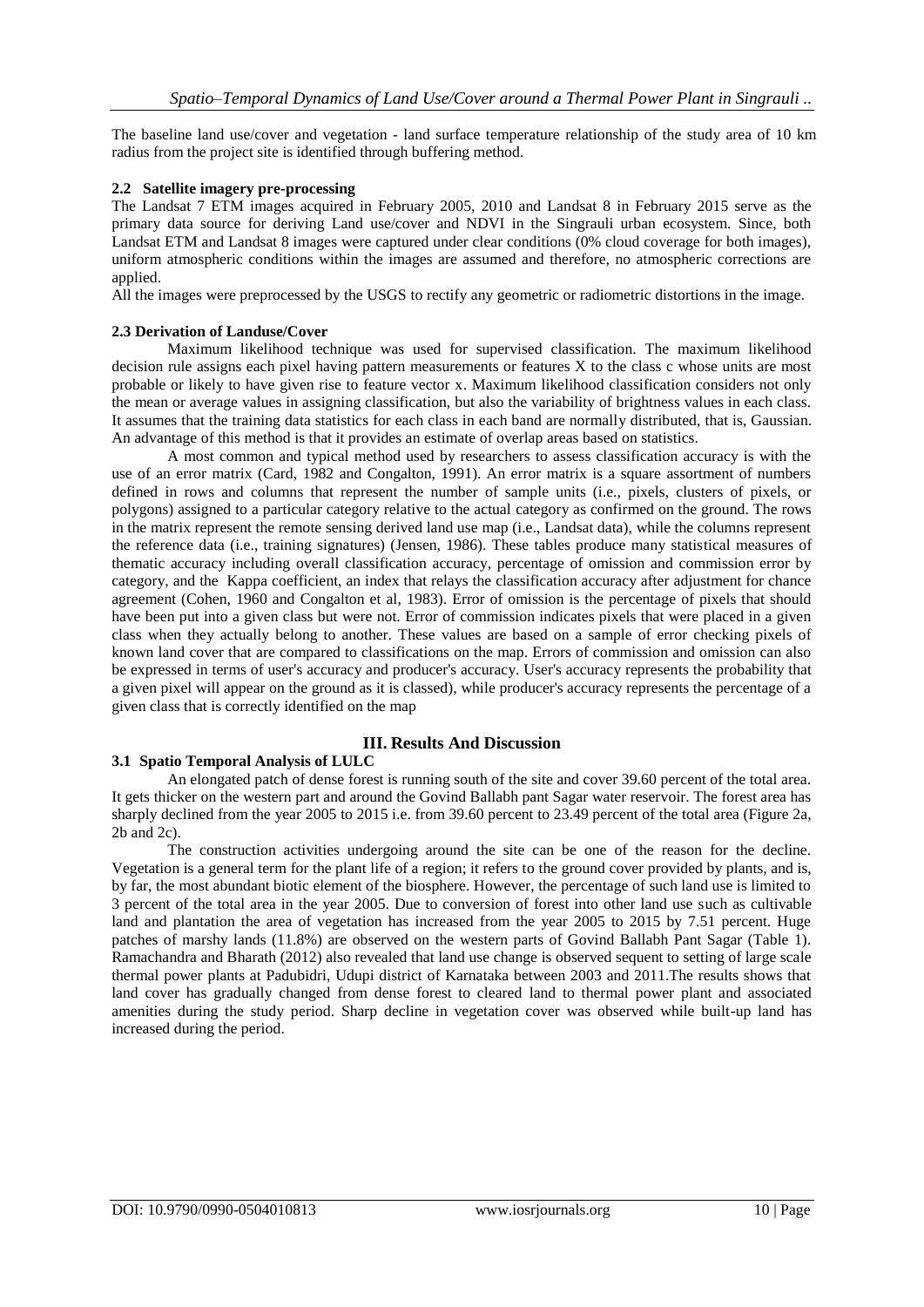

**Figure. 2:** Land use/cover (a) 2005 (b) 2010 (c) 2015

| Name/date         |        | <b>Year February 2005</b> |        | <b>Year February 2010</b> | <b>Year February 2015</b> |              |  |
|-------------------|--------|---------------------------|--------|---------------------------|---------------------------|--------------|--|
| <b>Class</b>      | Sq. km | Area $(\% )$              | Sq. km | Area $(\% )$              | Sq. km                    | Area $(\% )$ |  |
| Waterbody         | 19.30  | 4.30                      | 15.14  | 3.38                      | 20.56                     | 4.58         |  |
| Waste Land        | 103.77 | 23.14                     | 90.66  | 20.22                     | 119.39                    | 26.62        |  |
| Vegetation        | 13.49  | 3.00                      | 17.91  | 3.99                      | 33.67                     | 7.51         |  |
| Sandy Area        | 4.30   | 0.96                      | 5.21   | 1.16                      | 1.97                      | 0.44         |  |
| Marshy Land       | 53.01  | 11.83                     | 79.107 | 17.64                     | 111.58                    | 24.88        |  |
| Forest            | 177.59 | 39.60                     | 175.25 | 39.08                     | 105.34                    | 23.49        |  |
| Barren Rocky Area | 76.99  | 17.17                     | 65.16  | 14.53                     | 48.25                     | 10.76        |  |

**Table 1:** Spatio-Temporal Land Use/Cover of the Project Site.

A marsh is a type of wetland, featuring grasses, rushes, reeds, typhas, sedges, cat tails, and other herbaceous plants (possibly with low-growing woody plants) in a context of shallow water. As the constructional and operational activities, has started by 2010 and 2015 respectively the area of marshy land has increased by 24.88 percent in the year 2015. Tharimena et al (2011) studied the environmental impact of thermal power plant at Koradi, Nagpur. The area under study shows increase in water logged area due to discharge from plant and the water-logged surface is seen to be covered with phytoplankton which has increase four times during 2001 and 2009. The reservoir of Govind Ballabh Pant Sagar is one of main features of land use of the study area. Other major rivers in the area are Mayar and Rehar River. There are few static surface water bodies. The total area of water body in the year 2005 is 4.3 percent of the total area. Waterbodies has shown marginal variation in the area in the successive years.

## **3.2 Classification Accuracy Assessment**

Quantitatively assessing classification accuracy requires the collection of some in situ data or a priori knowledge about some parts of the terrain, which can then be compared with the remote sensing derived classification map.

|            | Water<br>body | Vegetation | Forest | Sandy<br>Area | <b>Barren</b><br>Rocky<br>Area | <b>Marshy</b><br>Land | Waste<br>Land | Row<br><b>Total</b> | Producer<br>Accuracy<br>$\frac{9}{6}$ | <b>User</b><br><b>Accuracy</b><br>(%) |
|------------|---------------|------------|--------|---------------|--------------------------------|-----------------------|---------------|---------------------|---------------------------------------|---------------------------------------|
|            | 2005          |            |        |               |                                |                       |               |                     |                                       |                                       |
| Water body | 14            |            |        |               |                                |                       |               | 14                  | 100                                   | 100                                   |
| Vegetation |               | 10         |        |               |                                |                       |               |                     | 83.33                                 | 90.91                                 |
| Forest     |               |            | 141    |               |                                |                       |               | 150                 | 97.92                                 | 94                                    |

**Table 2:** Classification Accuracy Assessment (Error Matrix)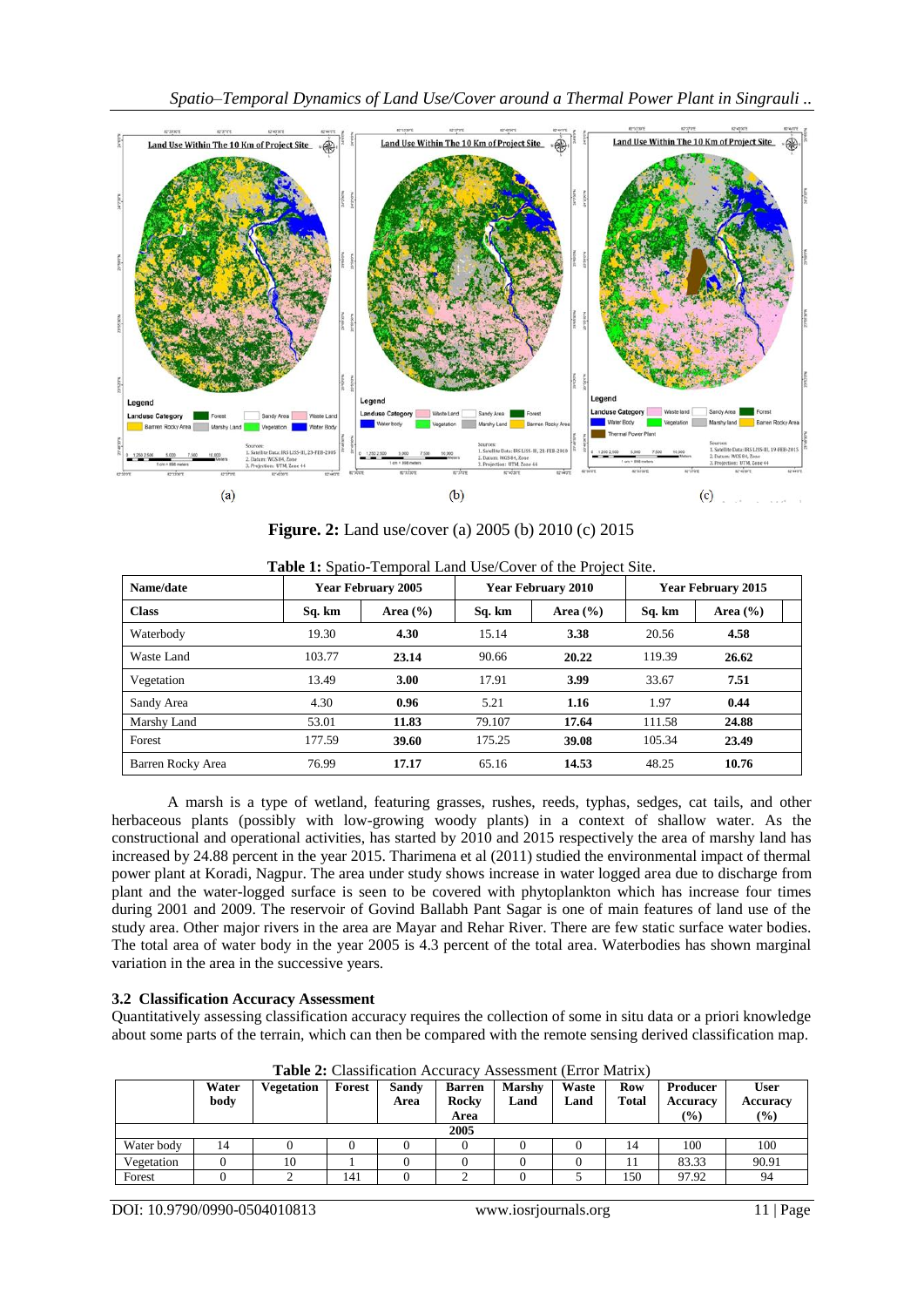| Sandy Area   | $\Omega$       | $\Omega$         | $\Omega$       | $\Omega$                | $\Omega$        | $\Omega$       | $\theta$       | $\Omega$       | $\overline{a}$            | $---$                     |  |
|--------------|----------------|------------------|----------------|-------------------------|-----------------|----------------|----------------|----------------|---------------------------|---------------------------|--|
| Barren       | $\theta$       | $\overline{0}$   | $\Omega$       | $\Omega$                | 64              | 5              | $\overline{2}$ | 71             | 84.21                     | 90.14                     |  |
| Rocky Area   |                |                  |                |                         |                 |                |                |                |                           |                           |  |
| Marshy       | $\Omega$       | $\theta$         | $\mathbf{1}$   | $\Omega$                | 9               | 45             | $\theta$       | 55             | 90                        | 81.82                     |  |
| Land         |                |                  |                |                         |                 |                |                |                |                           |                           |  |
| Waste Land   | $\Omega$       | $\Omega$         | $\mathbf{1}$   | $\Omega$                | $\mathbf{1}$    | $\Omega$       | 98             | 100            | 93.33                     | 98                        |  |
| Column       | 14             | 12               | 144            | $\bf{0}$                | 76              | 50             | 105            | 401            | Overall Accuracy $=$      |                           |  |
| <b>Total</b> |                |                  |                |                         |                 |                |                |                | 94.20 %                   |                           |  |
|              |                |                  |                |                         | 2010            |                |                |                |                           |                           |  |
| Water body   | 16             | $\mathbf{0}$     | $\mathbf{0}$   | $\mathbf{0}$            | $\mathbf{0}$    | $\mathbf{0}$   | $\mathbf{0}$   | 16             | 88.89                     | 100                       |  |
| Vegetation   | $\overline{0}$ | 10               | $\mathbf{1}$   | $\theta$                | $\Omega$        | $\mathbf{0}$   | $\mathbf{0}$   | 11             | 71.43                     | 90.91                     |  |
| Forest       | $\overline{0}$ | $\overline{4}$   | 153            | $\mathbf{0}$            | $\mathbf{1}$    | $\mathbf{1}$   | 3              | 162            | 98.08                     | 94.44                     |  |
| Sandy Area   | $\mathbf{0}$   | $\boldsymbol{0}$ | $\mathbf{0}$   | $\overline{4}$          | $\Omega$        | $\mathbf{0}$   | $\mathbf{0}$   | $\overline{4}$ | 100                       | 100                       |  |
| Barren       | $\overline{c}$ | $\overline{0}$   | $\mathbf{1}$   | $\Omega$                | 50              | $\overline{c}$ | $\mathbf{1}$   | 56             | 98.04                     | 89.29                     |  |
| Rocky Area   |                |                  |                |                         |                 |                |                |                |                           |                           |  |
| Marshy       | $\Omega$       | $\overline{0}$   | $\mathbf{1}$   | $\Omega$                | $\Omega$        | 57             | 5              | 63             | 95                        | 90.48                     |  |
| Land         |                |                  |                |                         |                 |                |                |                |                           |                           |  |
| Waste Land   | $\Omega$       | $\Omega$         | $\Omega$       | $\Omega$                | $\Omega$        | $\Omega$       | 73             | 73             | 89.02                     | 100                       |  |
| Column       | 18             | 14               | 156            | $\overline{\mathbf{4}}$ | $\overline{51}$ | 60             | 82             |                |                           | <b>Overall Accuracy =</b> |  |
| <b>Total</b> |                |                  |                |                         |                 |                |                |                |                           | 95.60%                    |  |
|              |                |                  |                |                         | 2015            |                |                |                |                           |                           |  |
| Water body   | 17             | $\overline{0}$   | $\Omega$       | $\Omega$                | $\mathbf{0}$    | $\mathbf{0}$   | $\theta$       | 17             | 85.00%                    | 100.00%                   |  |
| Vegetation   | $\mathbf{0}$   | 21               | $\overline{2}$ | $\mathbf{0}$            | $\mathbf{0}$    | $\mathbf{0}$   | $\mathbf{0}$   | 23             | 95.45%                    | 91.30%                    |  |
| Forest       | $\mathbf{1}$   | $\mathbf{1}$     | 102            | $\Omega$                | $\Omega$        | $\Omega$       | 1              | 105            | 96.23%                    | 97.14%                    |  |
| Sandy Area   | $\mathbf{0}$   | $\boldsymbol{0}$ | $\mathbf{0}$   | 6                       | $\mathbf{0}$    | $\mathbf{0}$   | $\mathbf{0}$   | 6              | 100.00%                   | 100.00%                   |  |
| Barren       | $\overline{0}$ | $\overline{0}$   | $\overline{0}$ | $\overline{0}$          | 44              | $\overline{0}$ | $\mathbf{1}$   | 45             | 100.00%                   | 97.78%                    |  |
| Rocky Area   |                |                  |                |                         |                 |                |                |                |                           |                           |  |
| Marshy       | $\overline{2}$ | $\overline{0}$   | $\mathbf{1}$   | $\Omega$                | $\Omega$        | 75             | $\overline{2}$ | 80             | 100.00%                   | 93.75%                    |  |
| Land         |                |                  |                |                         |                 |                |                |                |                           |                           |  |
| Waste Land   | $\Omega$       | $\theta$         | $\mathbf{1}$   | $\mathbf{0}$            | $\Omega$        | $\theta$       | 127            | 128            | 96.95%                    | 99.22%                    |  |
| Column       | 20             | 22               | 106            | 6                       | 44              | 75             | 131            |                | <b>Overall Accuracy =</b> |                           |  |
| <b>Total</b> |                |                  |                |                         |                 |                |                |                |                           | 97.60%                    |  |

*Spatio–Temporal Dynamics of Land Use/Cover around a Thermal Power Plant in Singrauli ..*

The error matrix in the table indicates an overall accuracy of 94.20%, 95.60%, 97.60% in year 2005, 2010 and 2015 respectively (Table 2). However, producers' accuracy ranged from 83.33% (Vegetation) to 100% (water body) and users' accuracy ranged from 81.82% (marshy land) to 100% (water body) in the year 2005. In the year 2010 producers' accuracy range from 71.43% (Vegetation) to 100% (water body, sandy area and waste land) and users' accuracy range from 89.29% (barren rocky area) to 100% (water body, sandy area and waste land). Later, in the year 2015 producers' accuracy ranged from 85% (water body) to 100% (barren rocky area, sandy area and marshy land) and users' accuracy range from 91.30% (vegetation) to 100% (water body and sandy area). This error matrix is based on training data. If the results are good it indicates that the training samples are spectrally separable and the classification works well in the training areas.

## **3.3 Kappa Coefficient**

Discrete multivariate techniques have been used to statistically evaluate the accuracy of remote sensing derived maps and error matrices since 1983 and are widely adopted. These techniques are appropriate as the remotely sensed data are discrete rather than continuous and are also binomially or multinomially distributed rather than normally distributed. Kappa analysis is a discrete multivariate technique for accuracy assessment. Kappa analysis yields a Khat statistic that is the measure of agreement of accuracy.

| <b>Table 5: NAPPA (N') STATISTICS</b> |                                            |        |        |  |  |  |  |  |
|---------------------------------------|--------------------------------------------|--------|--------|--|--|--|--|--|
|                                       | <b>Conditional Kappa for each Category</b> |        |        |  |  |  |  |  |
| <b>Class Name</b>                     | 2005                                       | 2010   | 2015   |  |  |  |  |  |
| Water body                            |                                            |        |        |  |  |  |  |  |
| Vegetation                            | 0.9069                                     | 0.9065 | 0.9090 |  |  |  |  |  |
| Forest                                | 0.9157                                     | 0.9193 | 0.9637 |  |  |  |  |  |
| Sandy Area                            | 0.0000                                     |        |        |  |  |  |  |  |
| Barren Rocky Area                     | 0.8837                                     | 0.8807 | 0.9756 |  |  |  |  |  |
| Marshy Land                           | 0.7980                                     | 0.8918 | 0.9265 |  |  |  |  |  |
| Waste Land                            | 0.9747                                     |        | 0.9894 |  |  |  |  |  |
| Overall Kappa Statistics $=$          | 0.9274                                     | 0.9446 | 0.9706 |  |  |  |  |  |

**Table 3:** *KAPPA (KA)* **STATISTICS** 

The overall kappa statistics temporally varied from 0.9274, 0.9446 to 0.9706 in the respective years (Table 3). The khat statistics of the year 2015 shows the maximum agreement of accuracy.